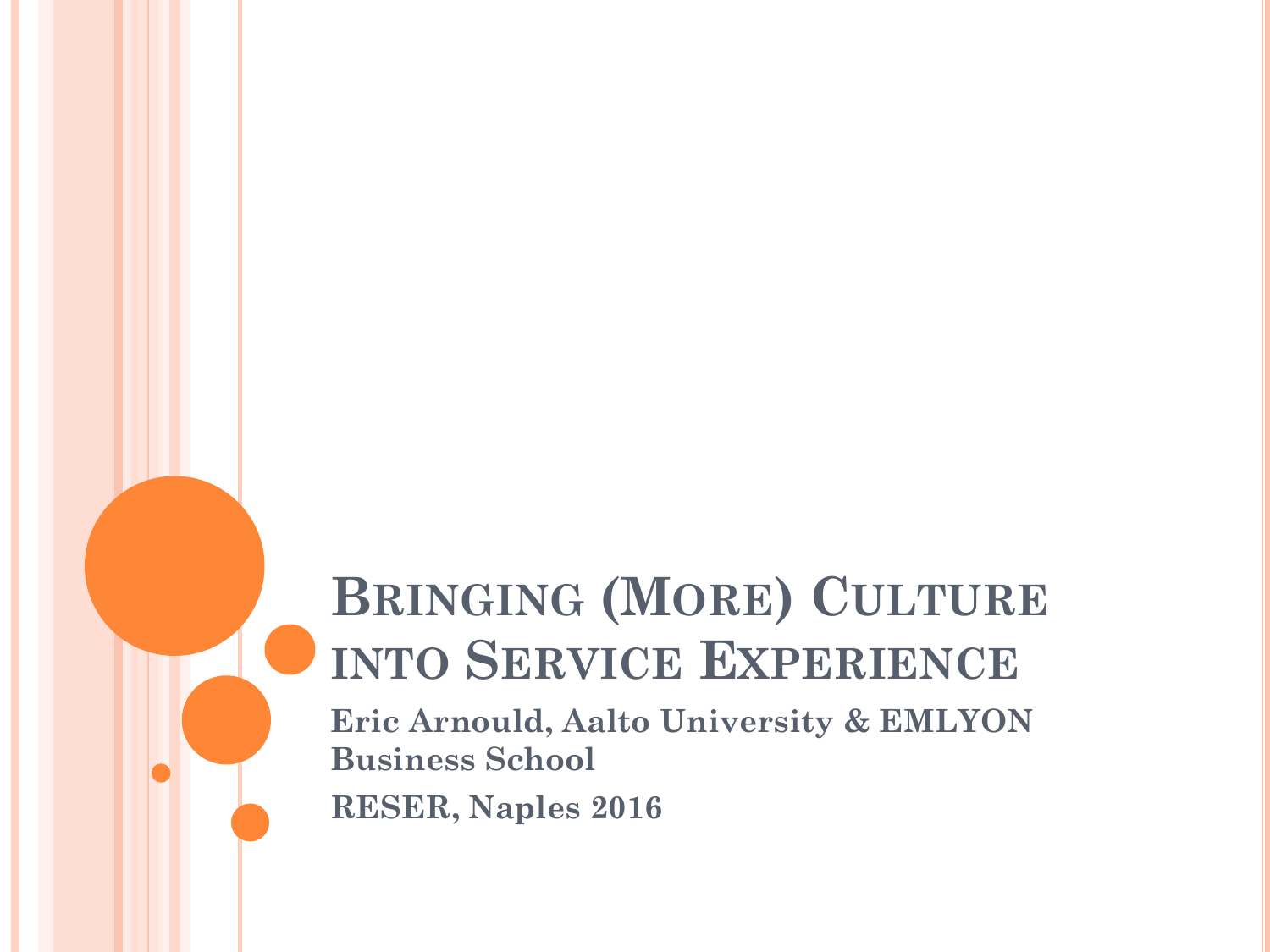### WHAT'S THE PROBLEM?

 Some problems in theory and practice of service experience design, management and recovery might be better apprehended if a cultural perspective was integrated into current models.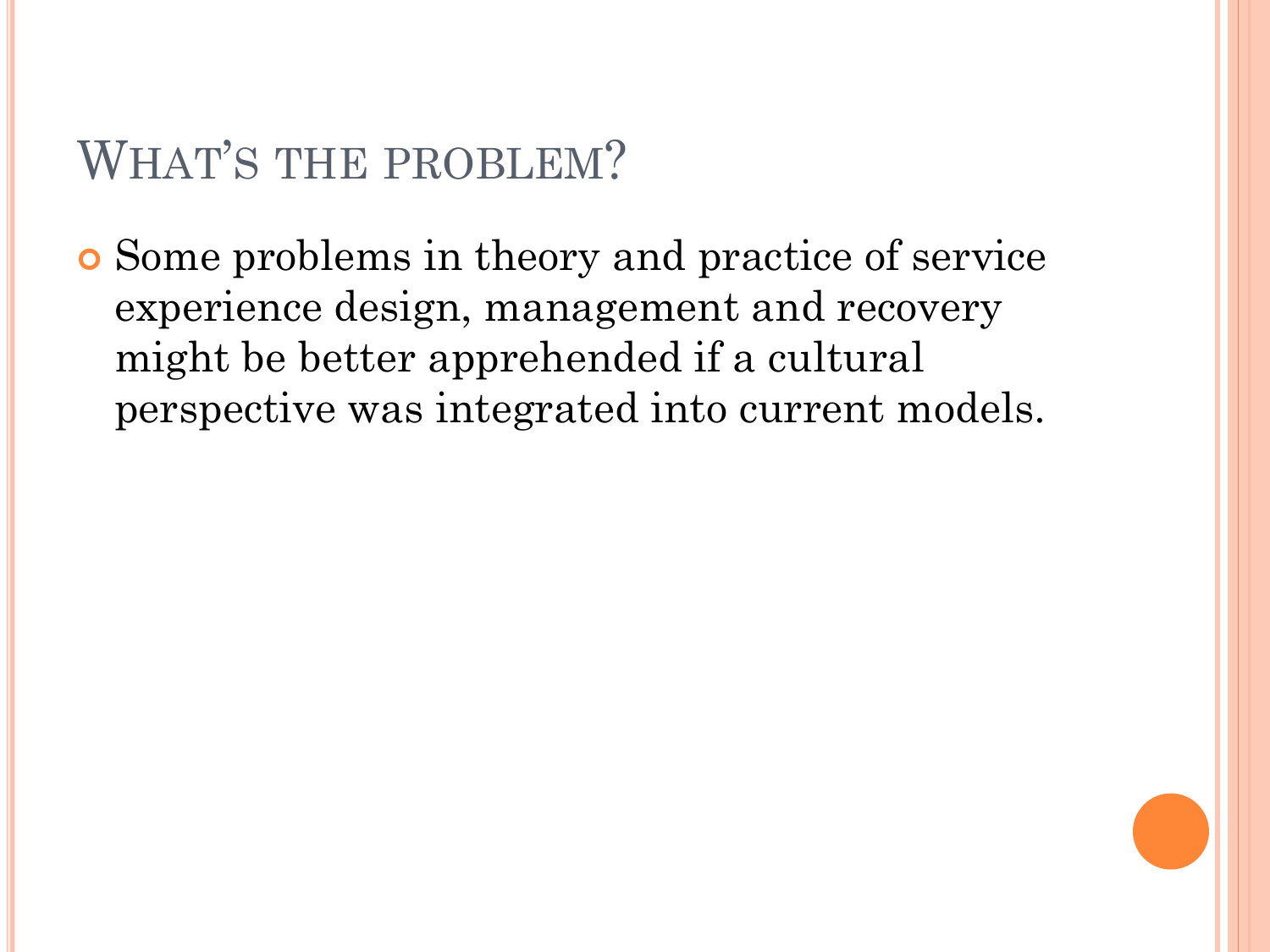### AGENDA

- Where is culture missing?
- Two illustrations
	- Betrayal
	- Healthcare experience co-creation
- What culture is not
- What culture is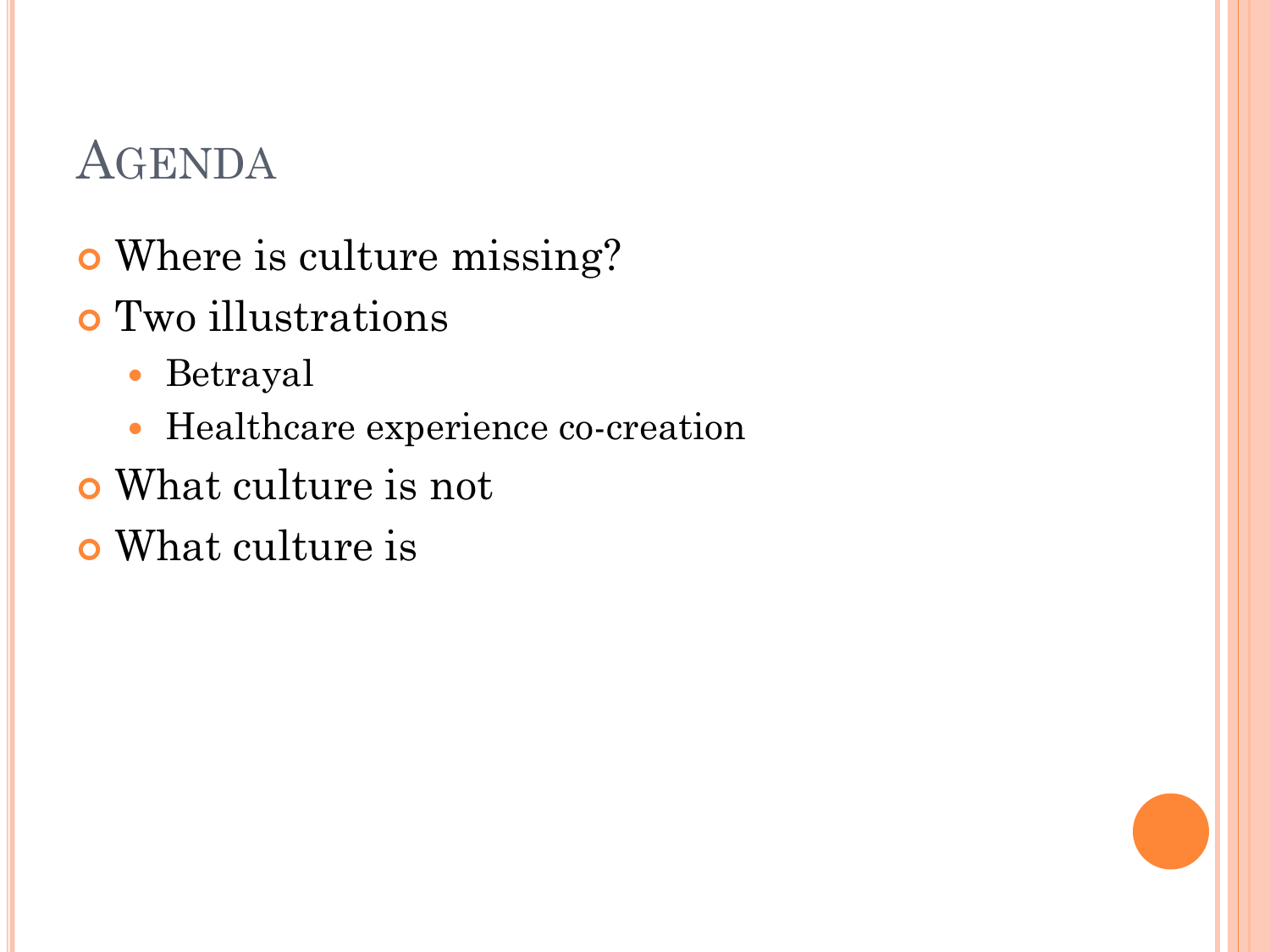**WHERE IS CULTURE MISSING?** • **Service design** • **Service experience**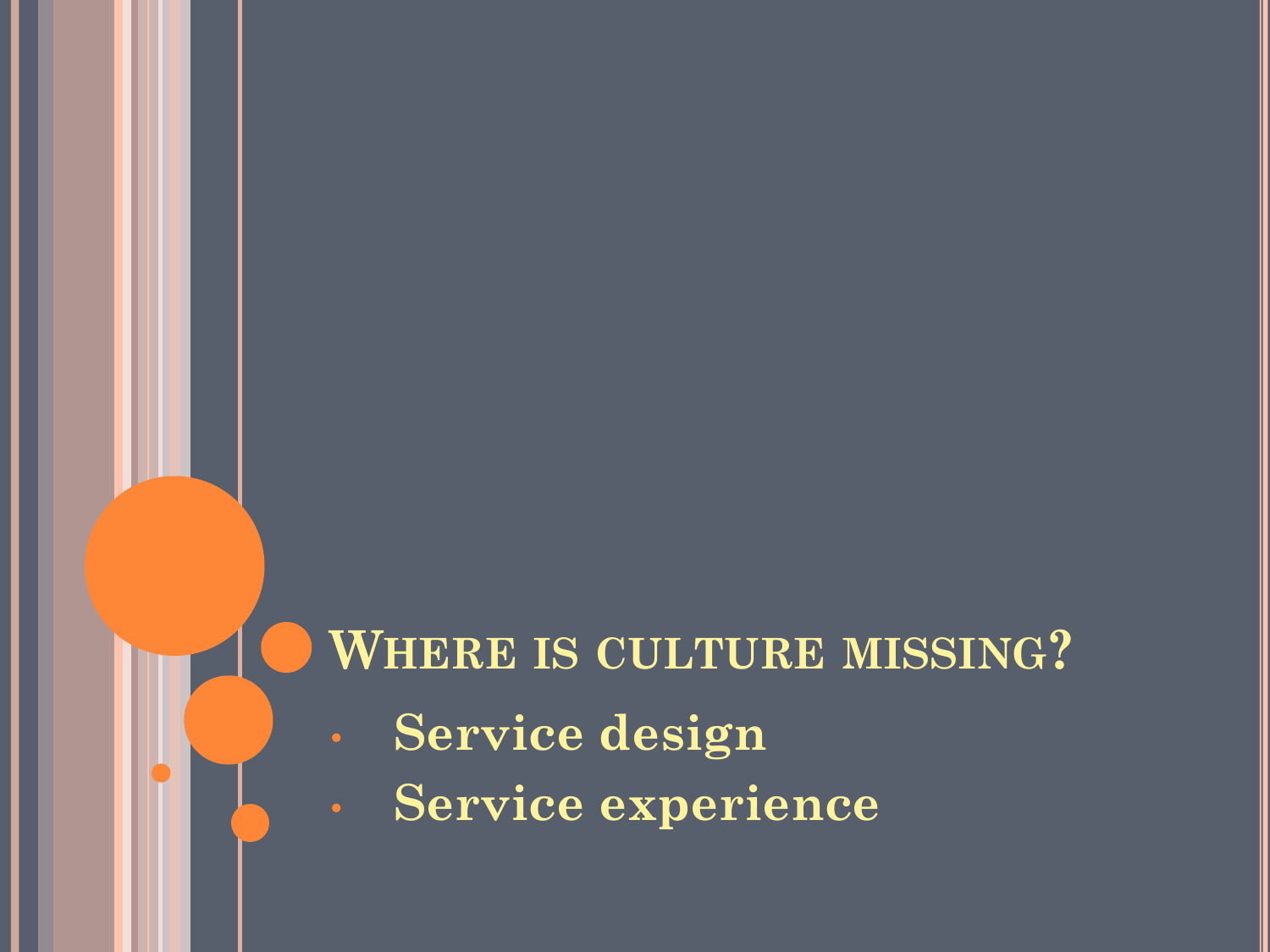### SERVICE DESIGN

- Service design: an activity to design service delivery process – integrates elements, such as facilities, information, people, equipment and networks
- But all such necessarily encode cultural understandings and biases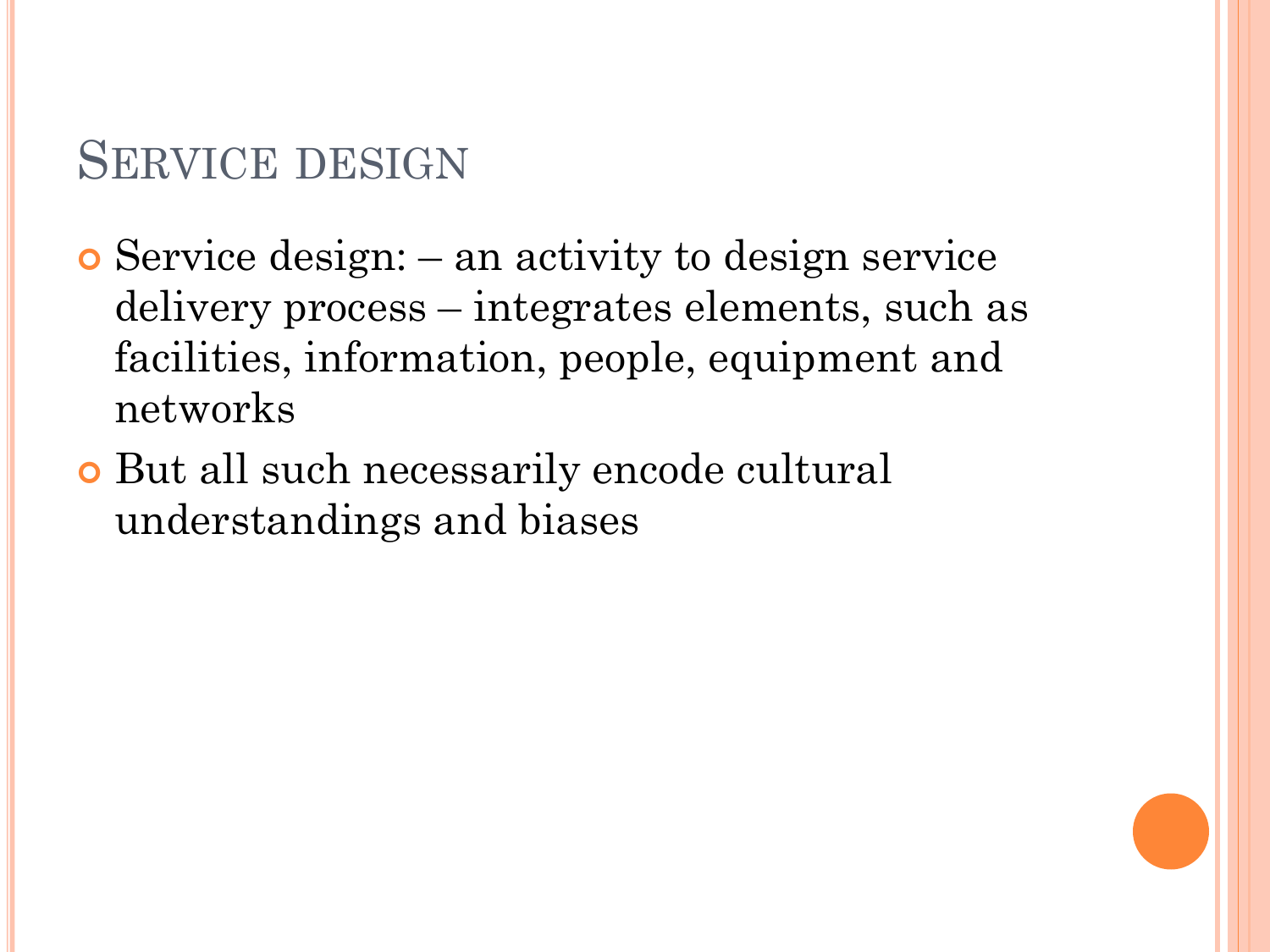Customer perceived value influences his/her cumulative lived **service experience CUSTOMER PERCEIVED VALUE** Customer's ongoing lived service experience influences customer **perceived value**

[Helkkula, A](http://hanken.halvi.helsinki.fi/portal/en/persons/anu-helkkula(3b6fef2b-de80-4064-8781-0f44a6759401).html) [& Kelleher, C 2010, 'Circularity of Customer Service](http://hanken.halvi.helsinki.fi/portal/en/publications/circularity-of-cust(c674d353-04e4-4c03-84c6-596c08ecc83c).html)  Experience and Customer Perceived Value' Journal of Customer Behavior, vol 9, no. 1, pp. 37-53.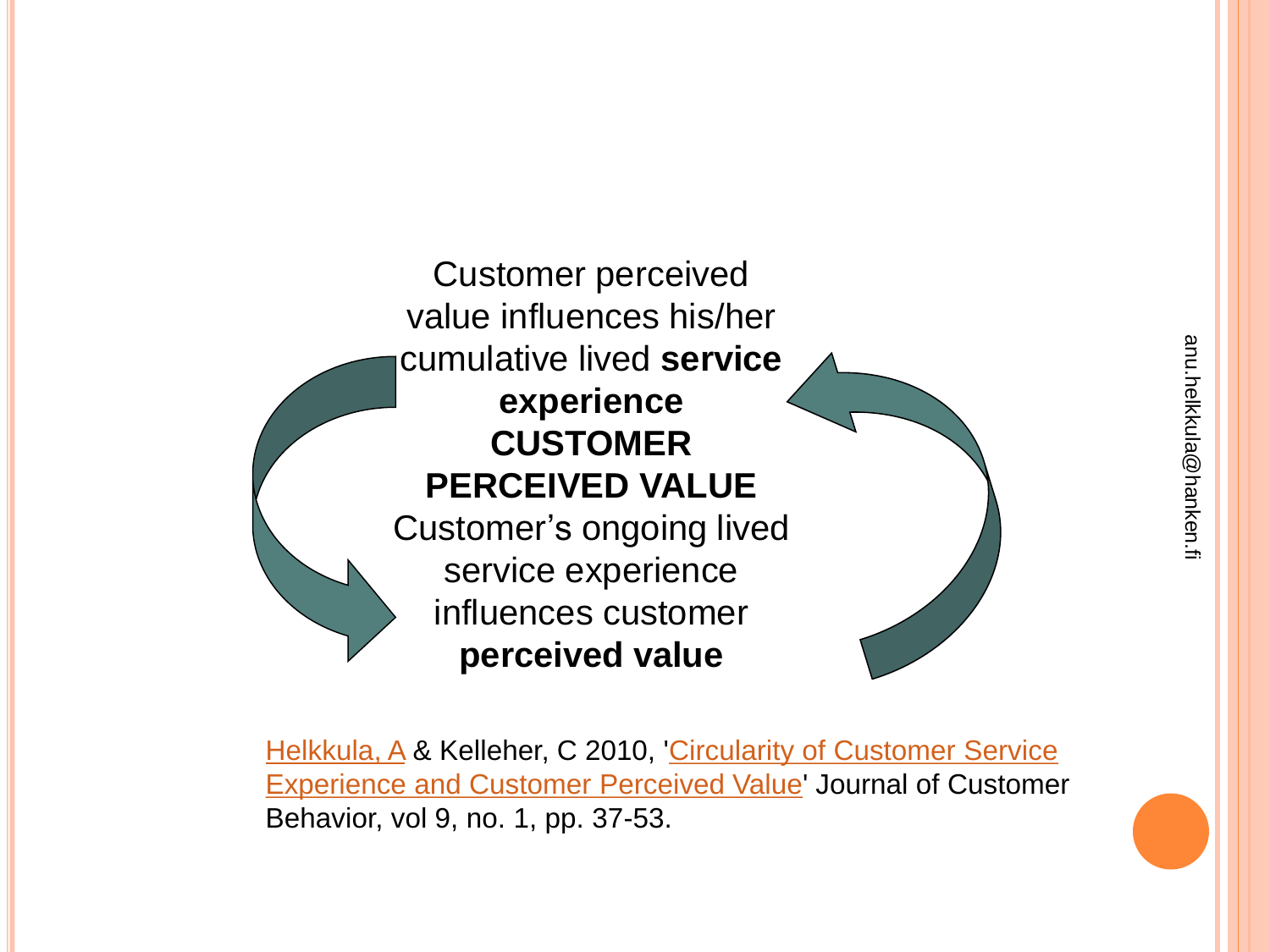### DIMENSIONS OF SERVICE EXPERIENCE

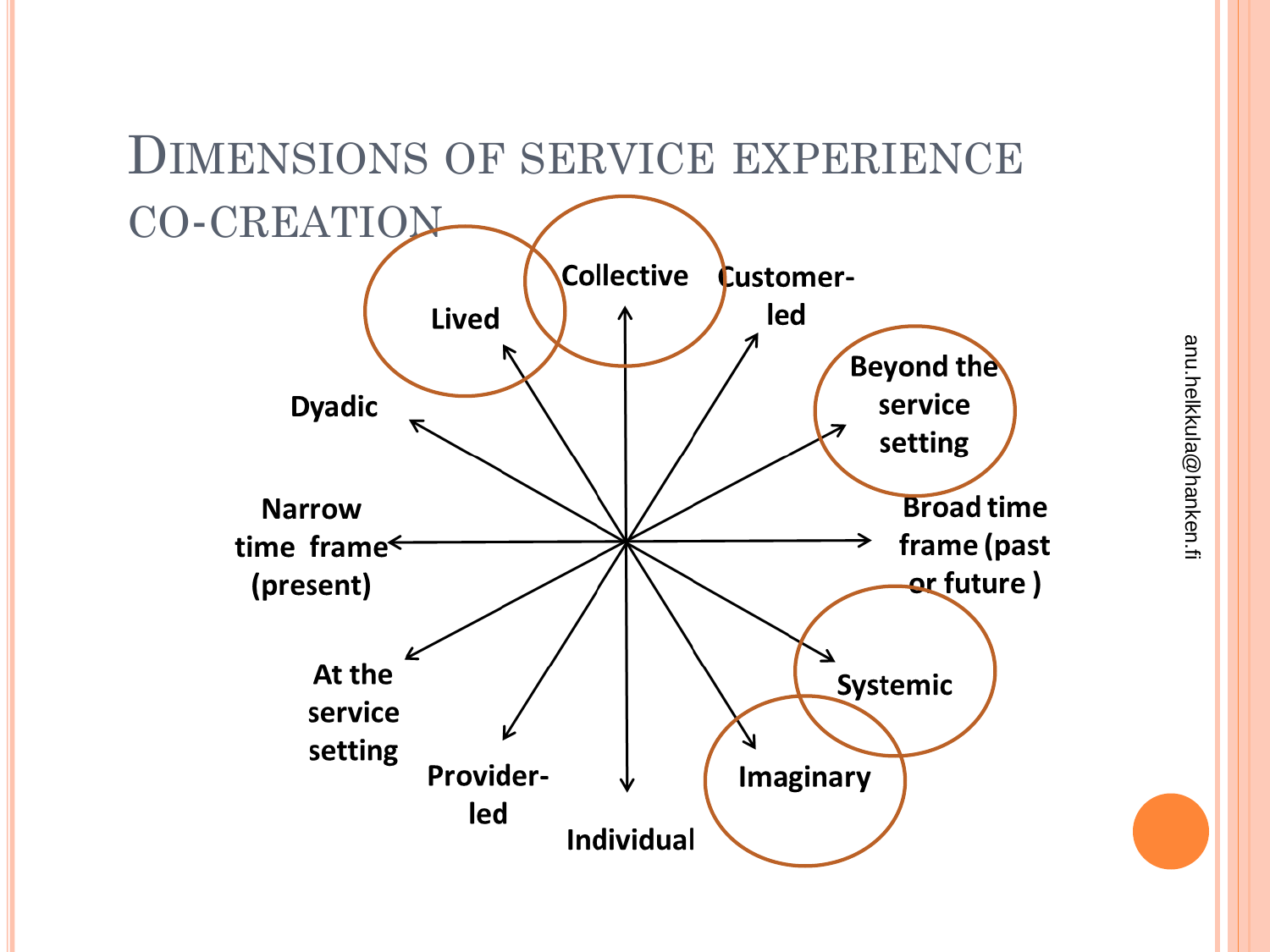### BARRIERS AND ENABLERS OF CO-**CREATION**

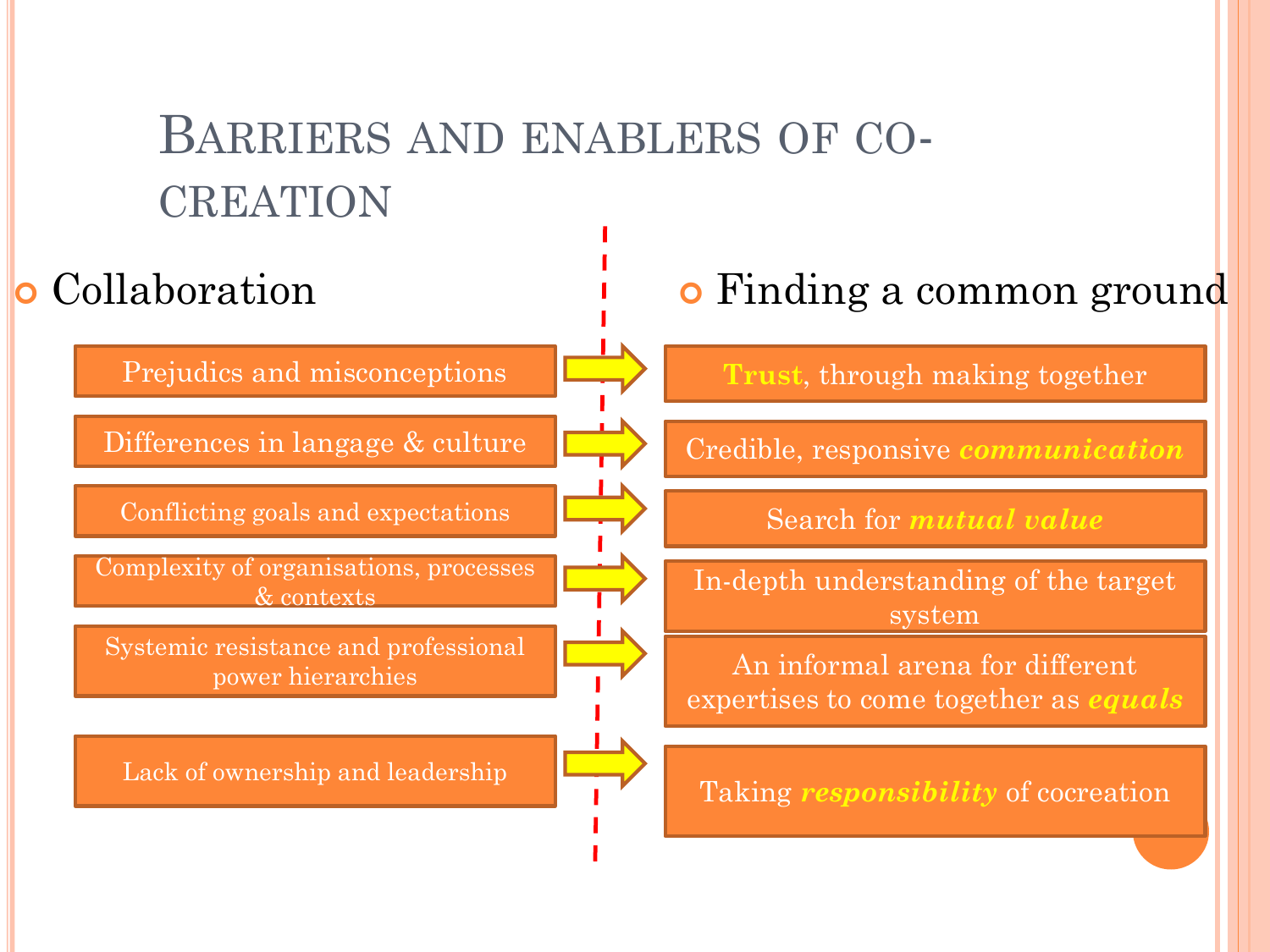### ENABLERS OF CO-CREATION

Finding a common ground

**Trust**, through making together

Credible, responsive *communication*

Search for *mutual value*

In-depth understanding of the target system

An **informal arena** for different expertises to come together as *equals* 

Taking *responsibility* of cocreation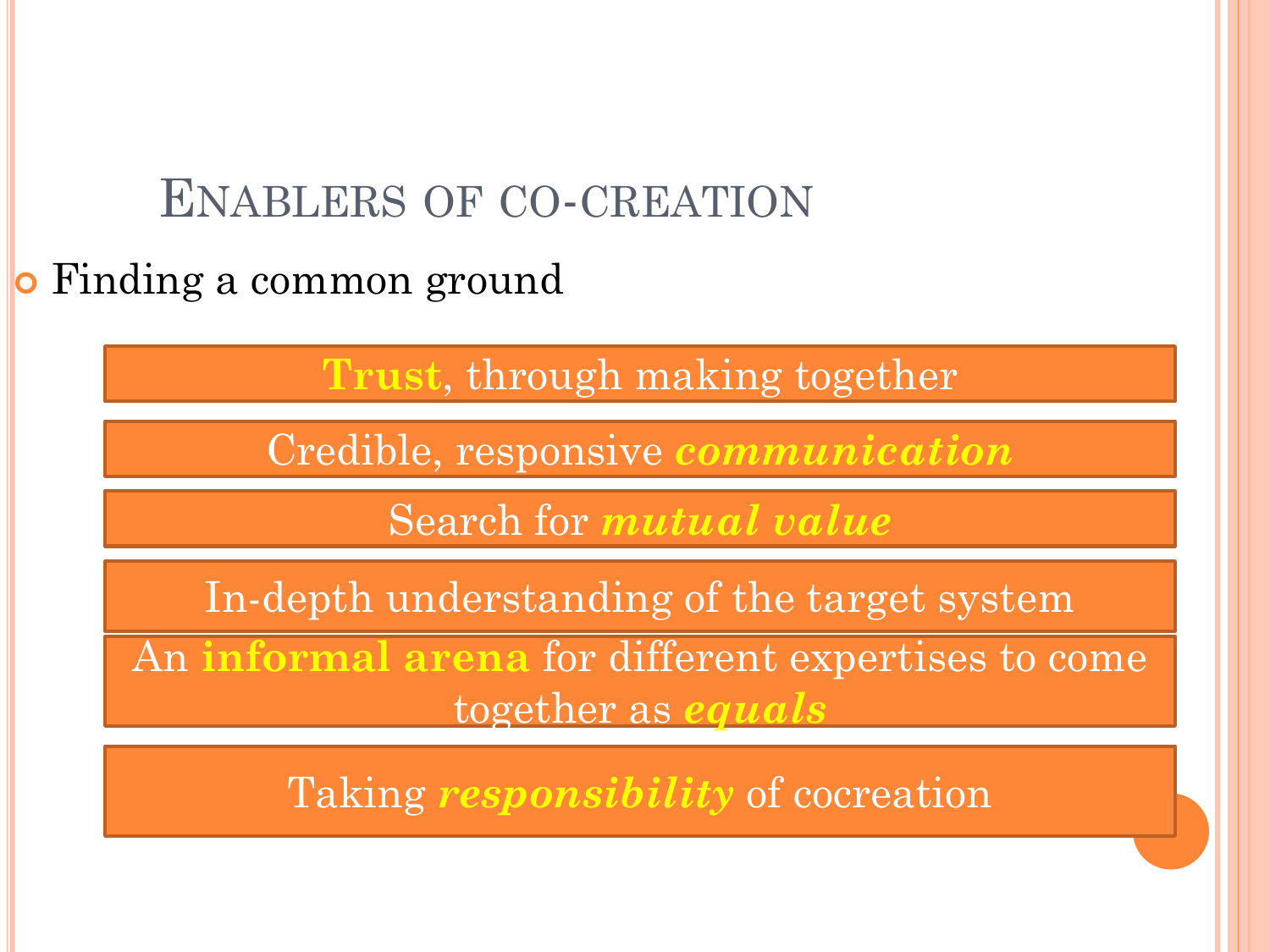#### TWO ILLUSTRATIONS  $\overline{\phantom{a}}$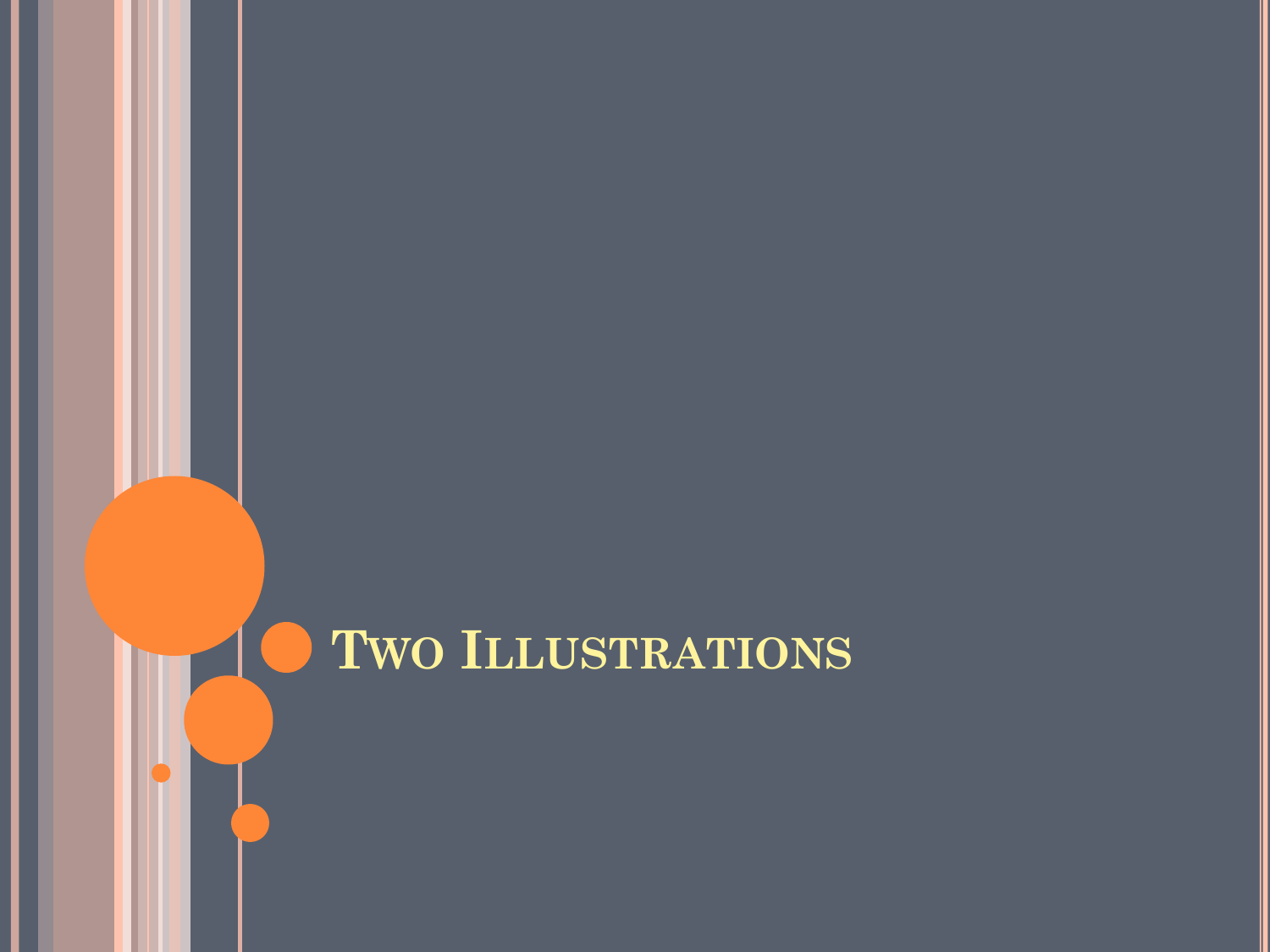# **BETRAYAL**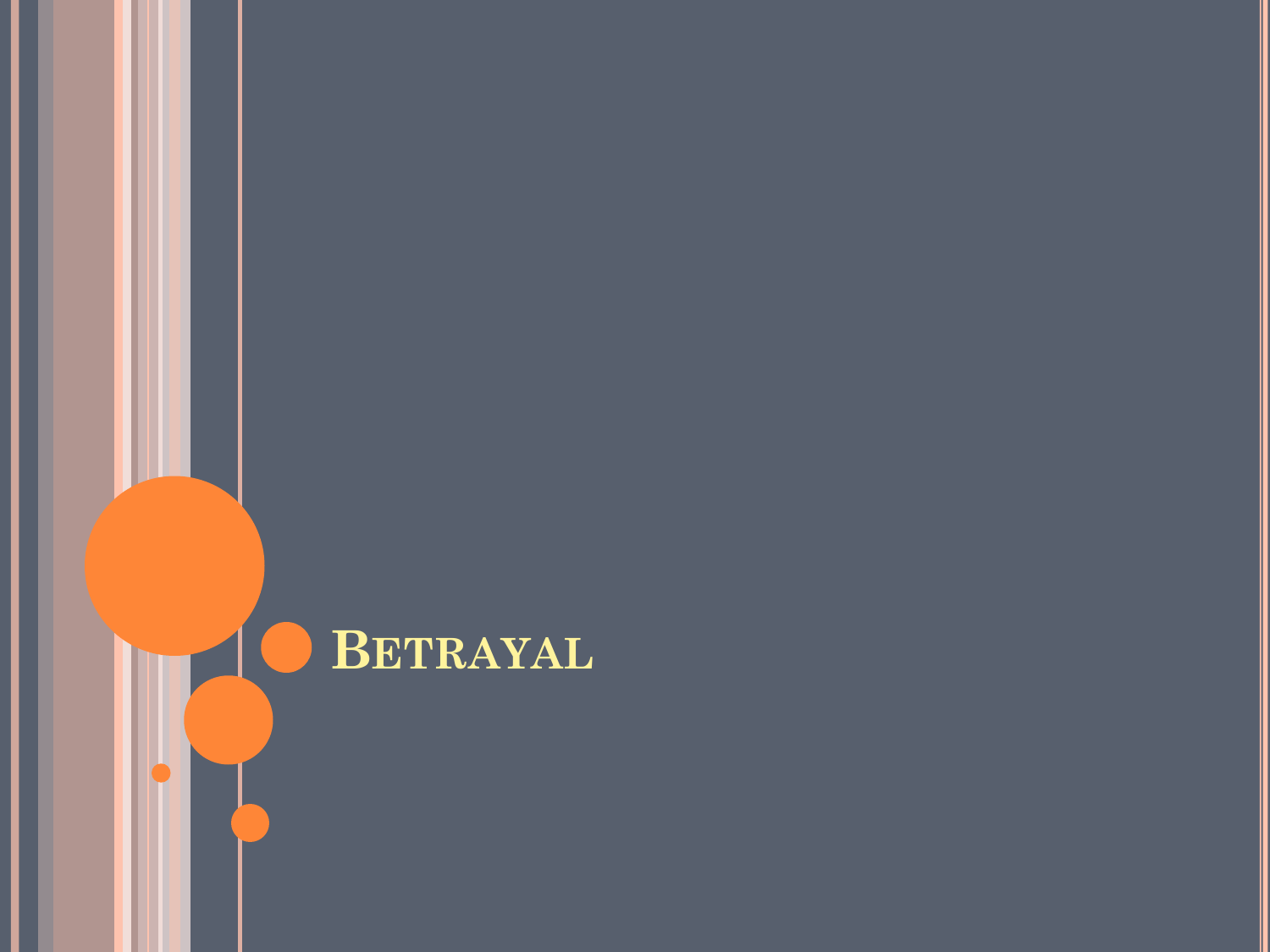### **SERVICE CO-CREATION**

# oMaking peace not « warre »

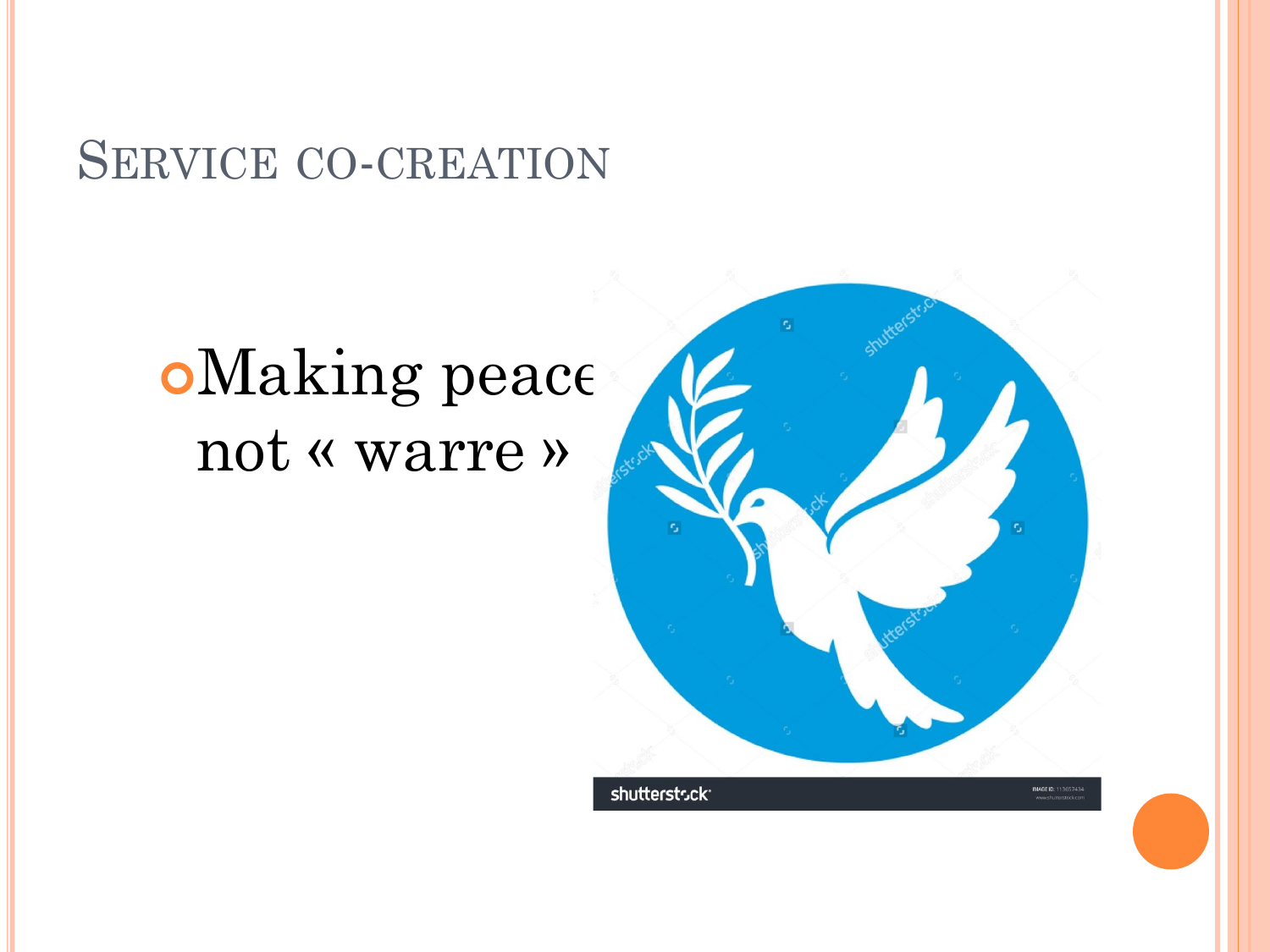### DANTE 'S 9 CIRCLES OF INFERNO

9th circle Treachery

Betrayers of special relationships are frozen in a lake of ice. Satan, Judas, Brutus & Cassius are there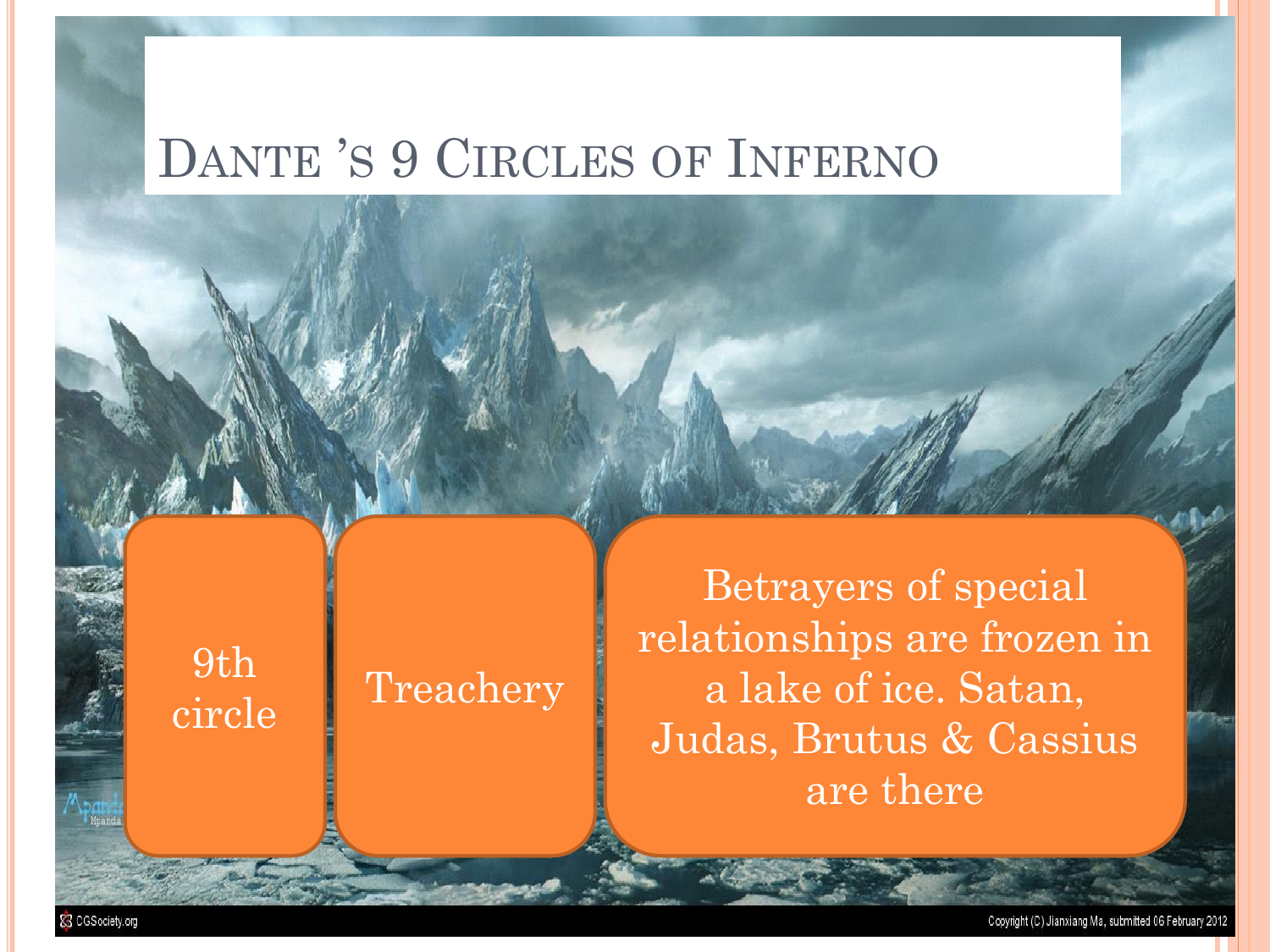### **the hot tub incident :**

- **…I guess that in the hot-tub situation, I was more out and out betrayed. I guess when you think you buy something, and then six hours later, you find out that** *you don't own it***, it is probably a lot more being betrayed, a lot more than the (bad) service you get in a particular store (male, 40, retail sales manager).**
- **the lawn mower incident:**
- **We felt very betrayed because we were told and** *misled and lied to* **by a salesperson and also** *laughed at* **by another salesperson (female, 21 years old).**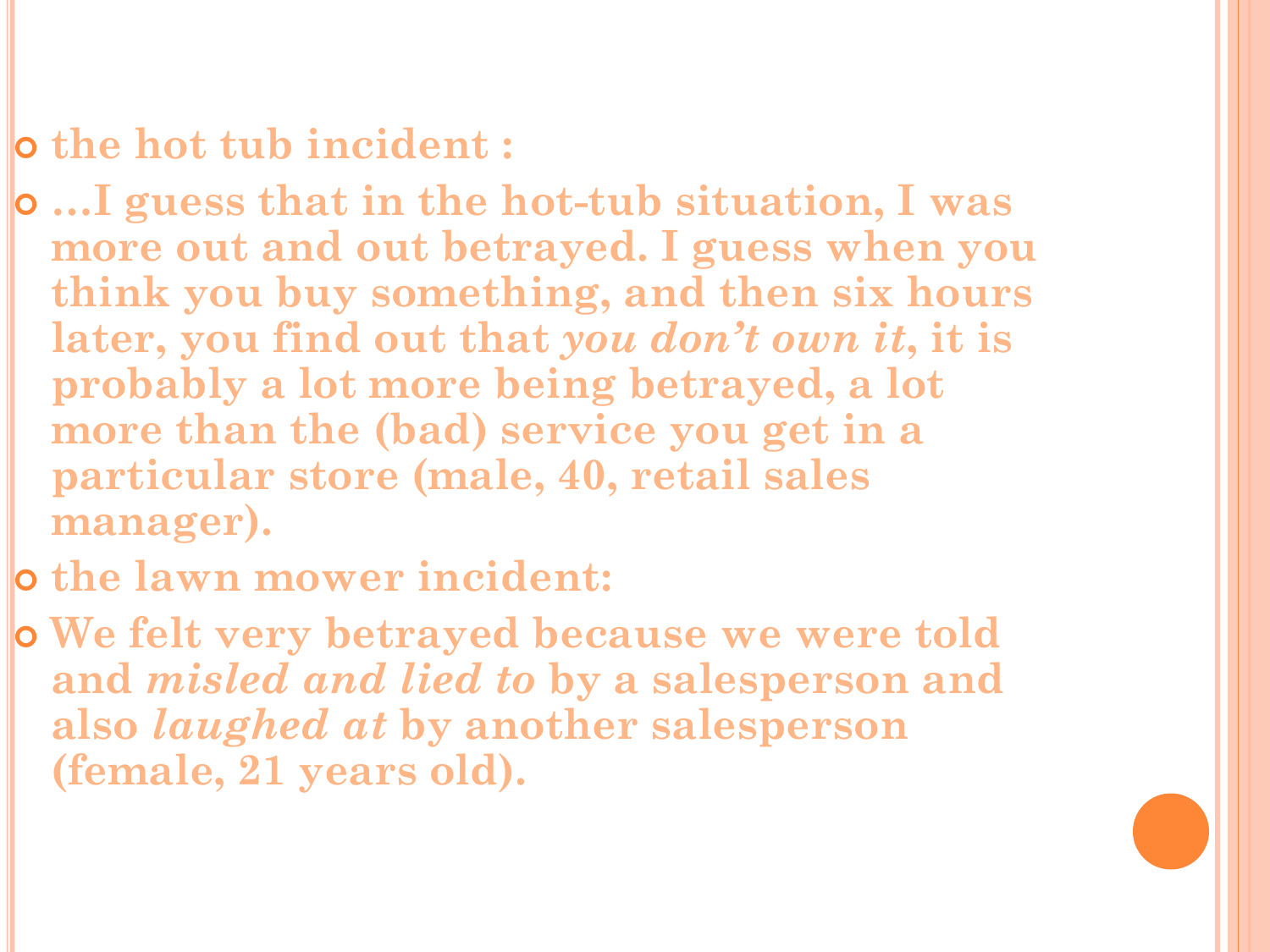**THINK** *ITS INTENT.* **THE INTENT OF THE SERVICE PROVIDER AND ANYONE RELATED TO THE SERVICE PROVIDER, BE IT THE PRODUCT PRODUCER OR DISTRIBUTOR, I THINK IF THERE IS** *INTENT TO MISLEAD* **THE CUSTOMER, FOR THE GAIN OF EITHER THE SERVICE PROVIDER OR, AGAIN, THE BUSINESS ON ANY LEVEL, I ASSOCIATE THAT WITH BETRAYAL (MALE, 28, FINANCIAL PLANNER).**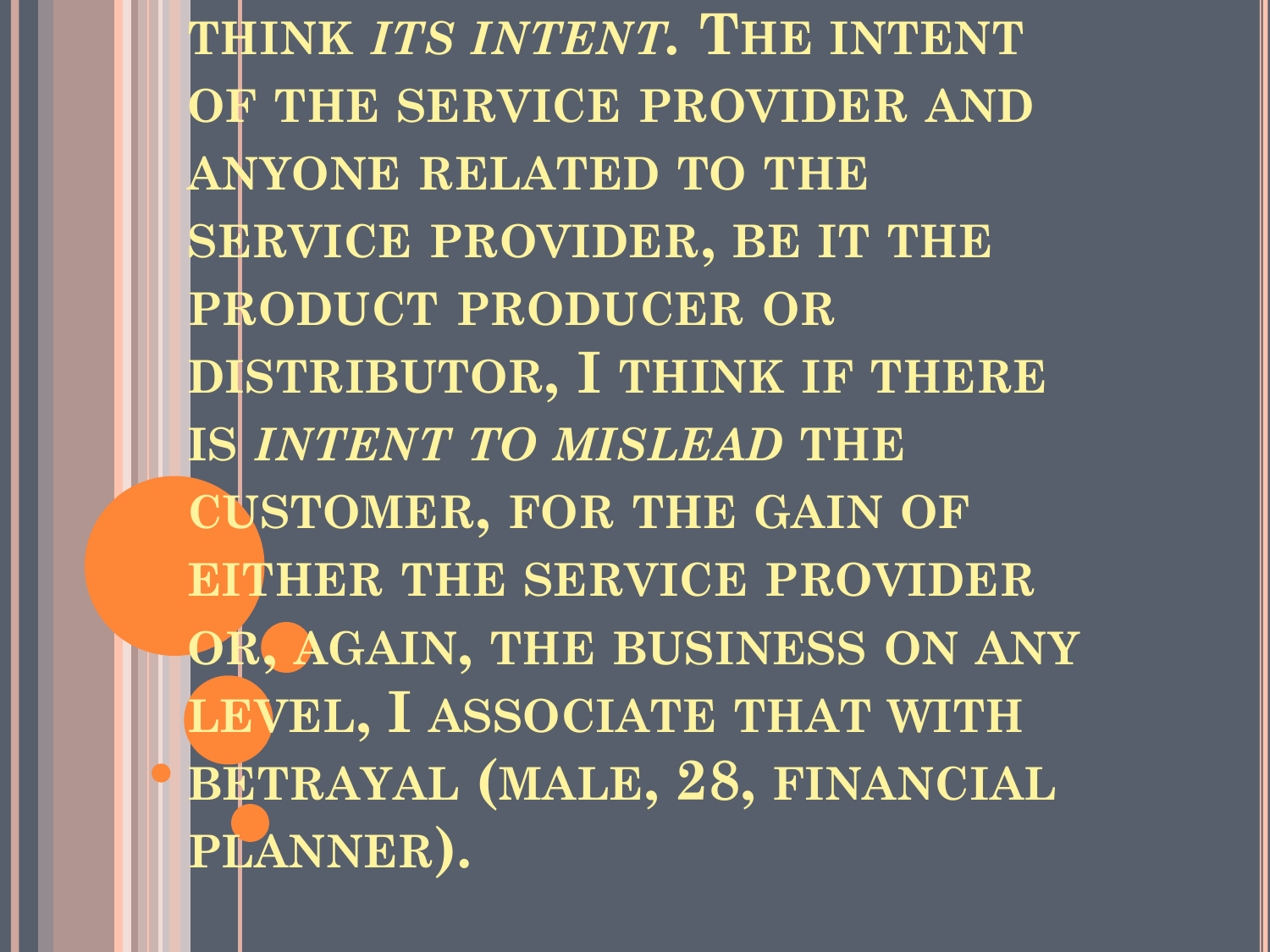**IT'S VERY SIMILAR, BECAUSE YOU THINK YOU ARE ENTERING INTO** *A RELATIONSHIP WHERE RESPECT IS GOING TO BE RECIPROCATED* **AND YOU ARE GOING TO GET GOOD SERVICE BECAUSE YOU'RE GIVING THEM SOMETHING. SO, [WHEN NORM VIOLATION OCCURS] THE SAME FEELING IS ANGER, YOU WANT TO GET EVEN AND YOU WANT THEM TO PAY, SO YES IT'S VERY SIMILAR." (FEMALE, 50, HOMEMAKER)**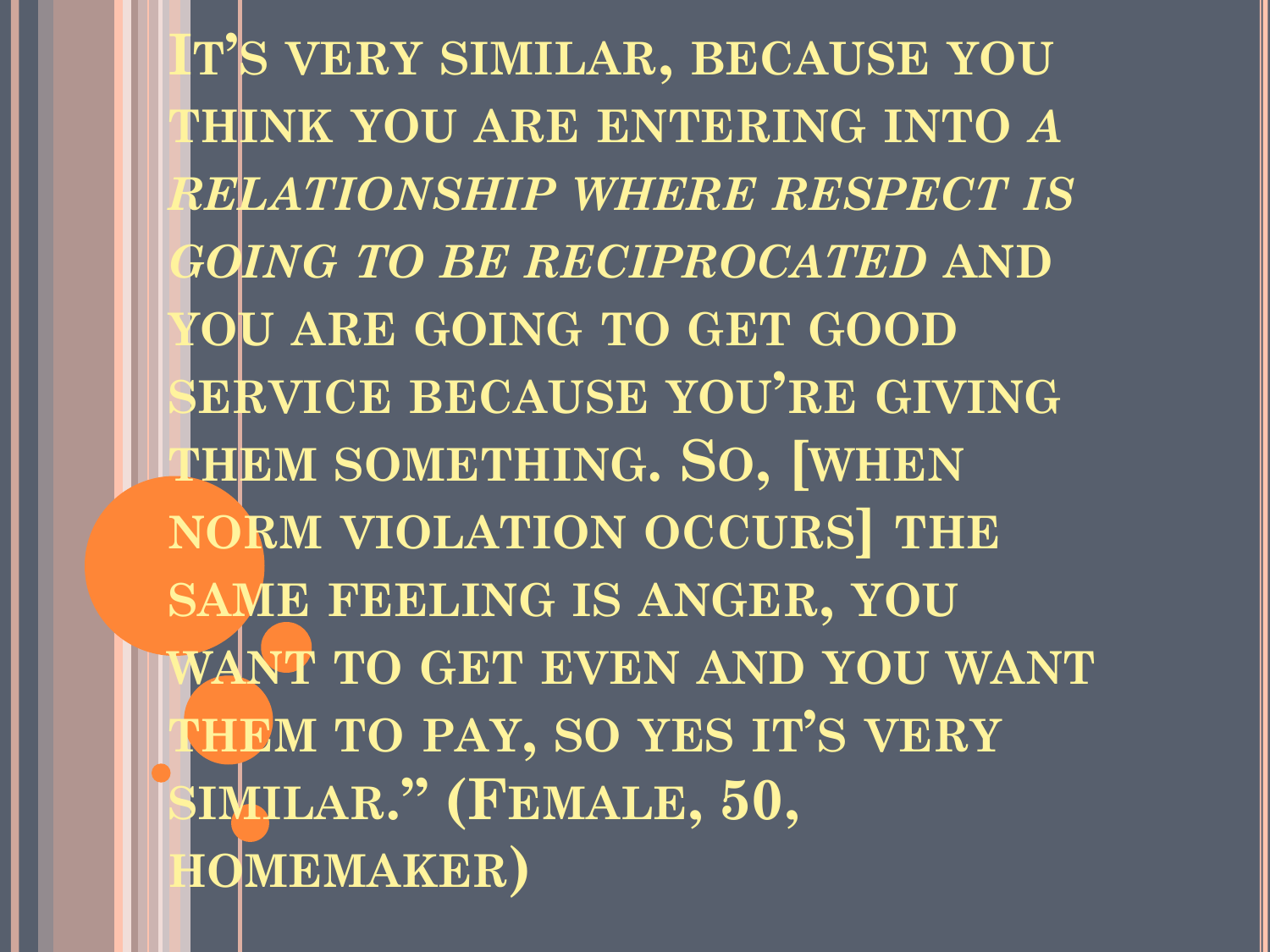**I THINK INTERPERSONAL BETRAYAL IS PROBABLY A LITTLE LESS COMMON (THAN COMMERCIAL BETRAYAL) BECAUSE I DON'T ALWAYS HAVE COMPLETE CONTROL OVER MY RELATIONSHIPS IN THE BUSINESS WORLD. I HAVE MORE COMPLETE CONTROL OVER WHO I HAVE RELATIONSHIPS WITH ON AN INTERPERSONAL BASIS. SO I THINK I KNOW THOSE PEOPLE A LITTLE BIT BETTER. BUT STILL BETRAYAL IS BETRAYAL AS I HAVE TRIED TO POINT OUT (MALE, 50, PHYSICIAN).**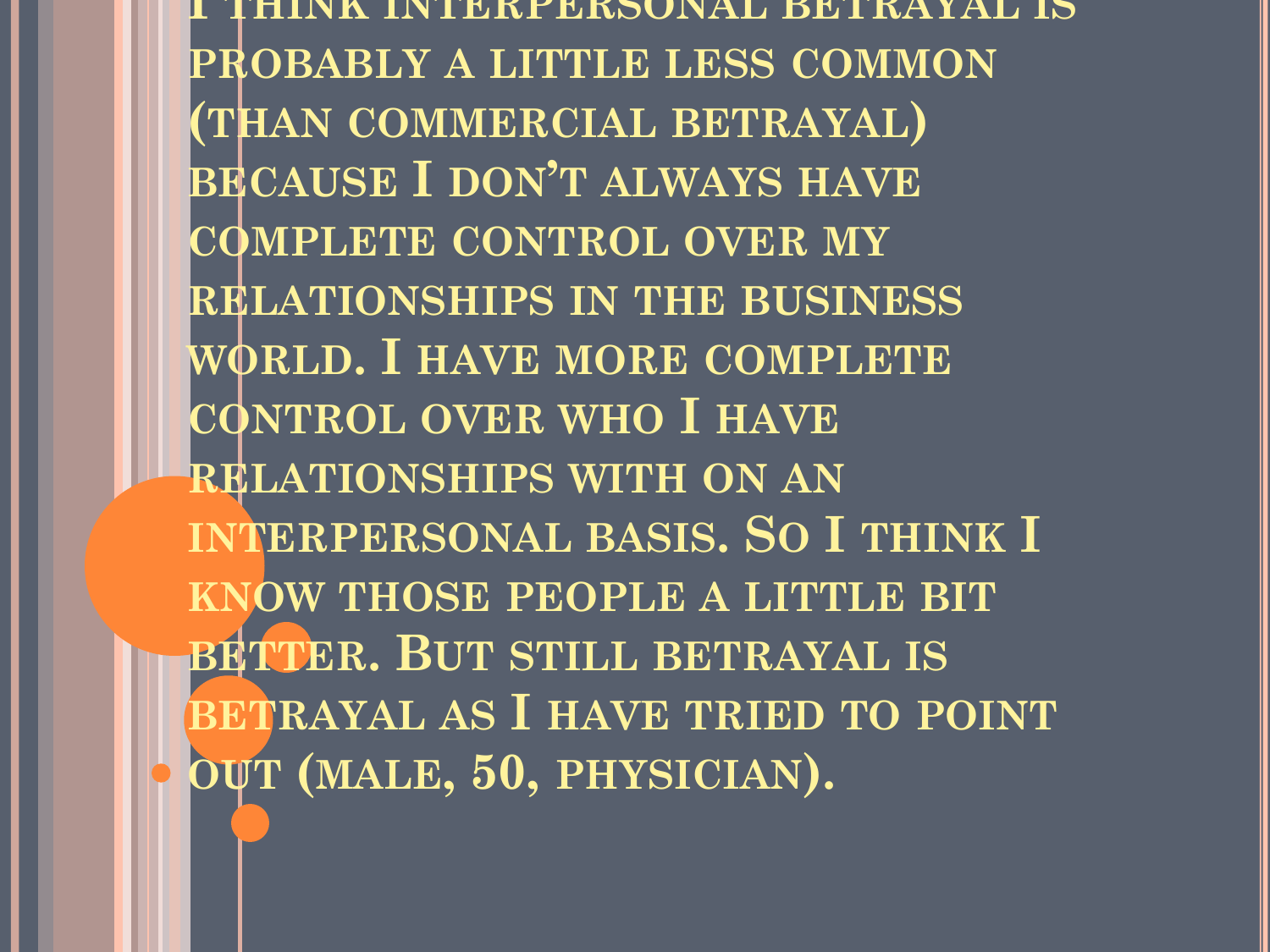| Extreme service failure incidents are characterized |             |
|-----------------------------------------------------|-------------|
| by violations of procedural norms such as           |             |
| repeated service failure within a single            | 11 mentions |
| encounter                                           |             |
| failure to meet service expectations                | 9 mentions  |
| violations of interactional norms                   | 14 mentions |
| including, trust                                    |             |
| deceit                                              | 10 mentions |
| breach of implicit contracts, broken                | 18 mentions |
| promises, commitments, unfair treatment             |             |
| taking advantage of the customer,                   | 15 mentions |
| impoliteness and disrespect, lack of                |             |
| concern, and belittlement                           |             |
| perceived intentionality                            | 6 mentions  |
| violations of more general norms of reciprocity and |             |
| personal intimacy                                   |             |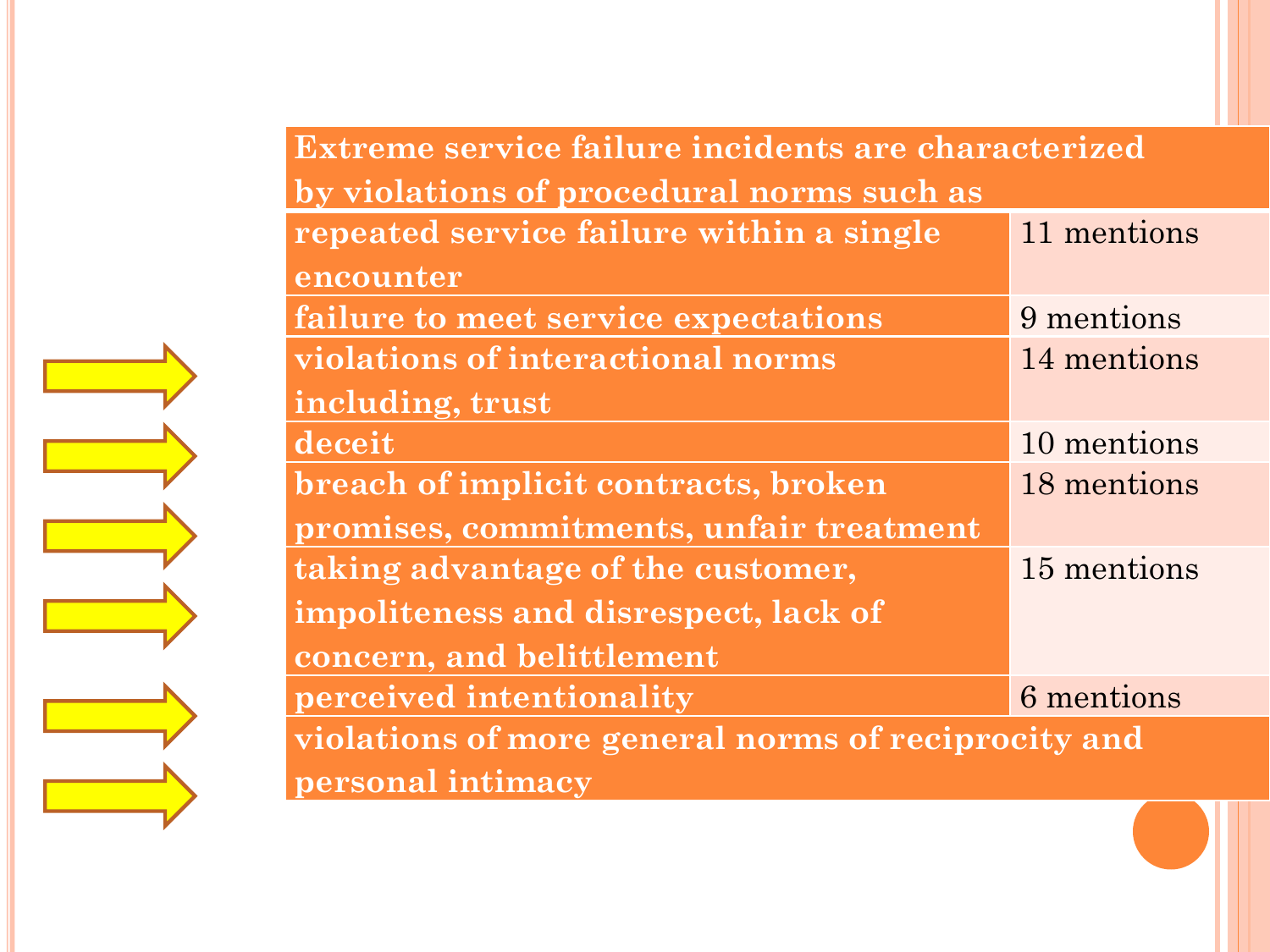- Service failures with relatively minor outcomes can drive feelings of betrayal when coupled with norm violations, especially intentionality.
- Opportunistic behaviors are a prime reason customers feel betrayed.
- When service failures do not involve norm violations and a commercial relationship is present, customers seem more willing to forgive a service failure. However, when the service failure involves norm violations, the effect of relationships turns negative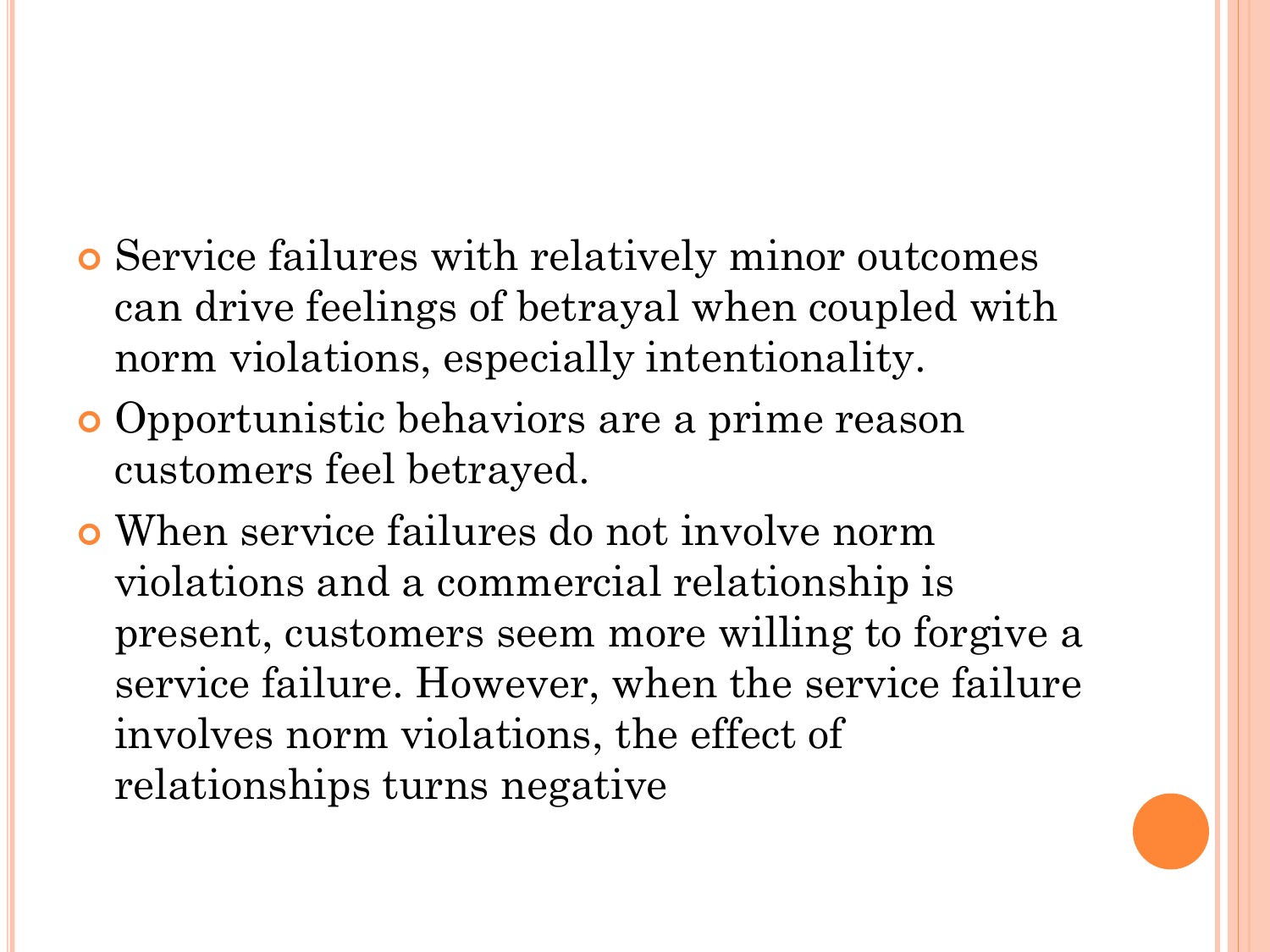### **WHAT DO WE MAKE OF THIS?**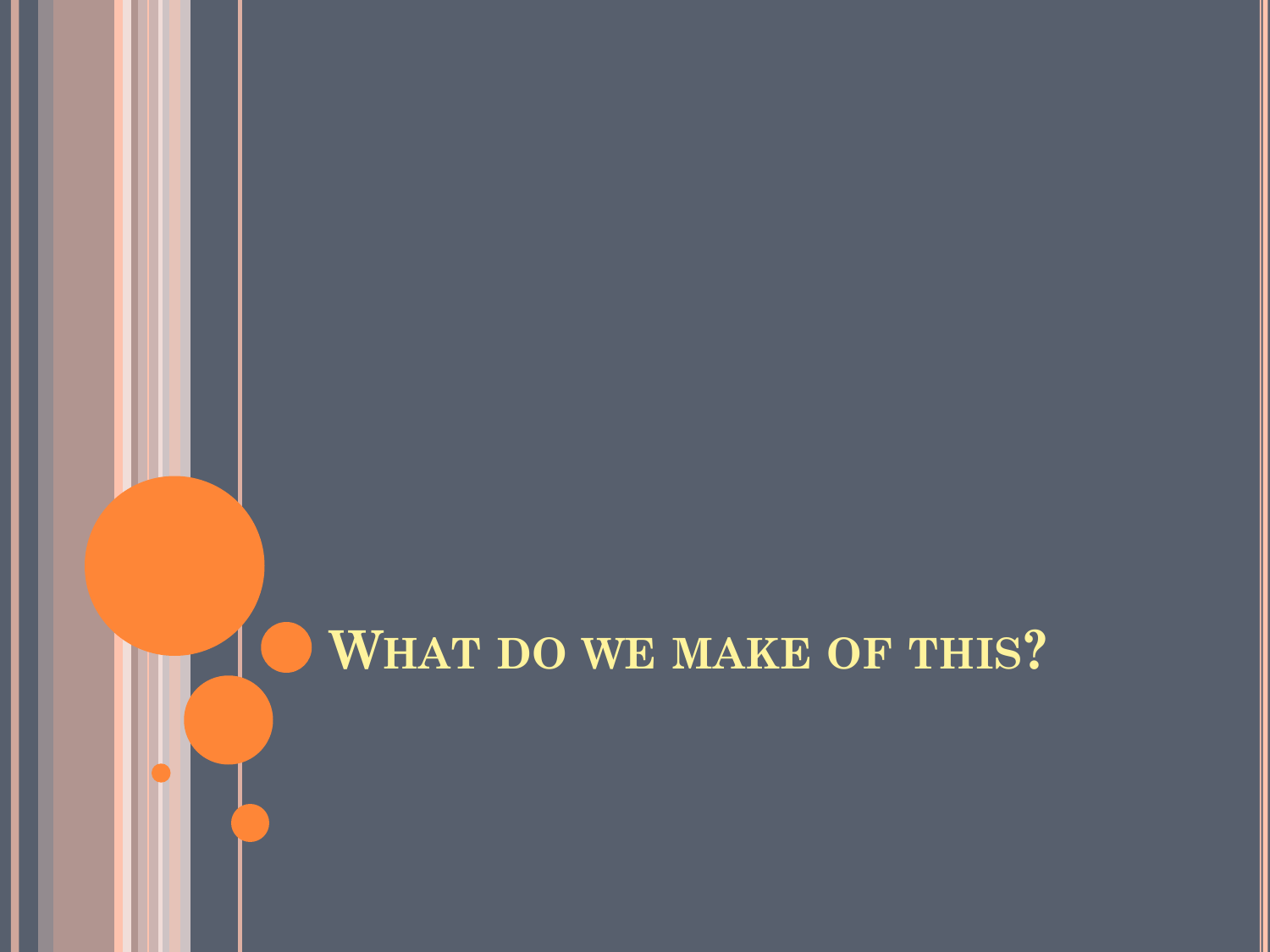### KING KAMEHAMEHA OF HAWAII MEETS THE MIGRANTS

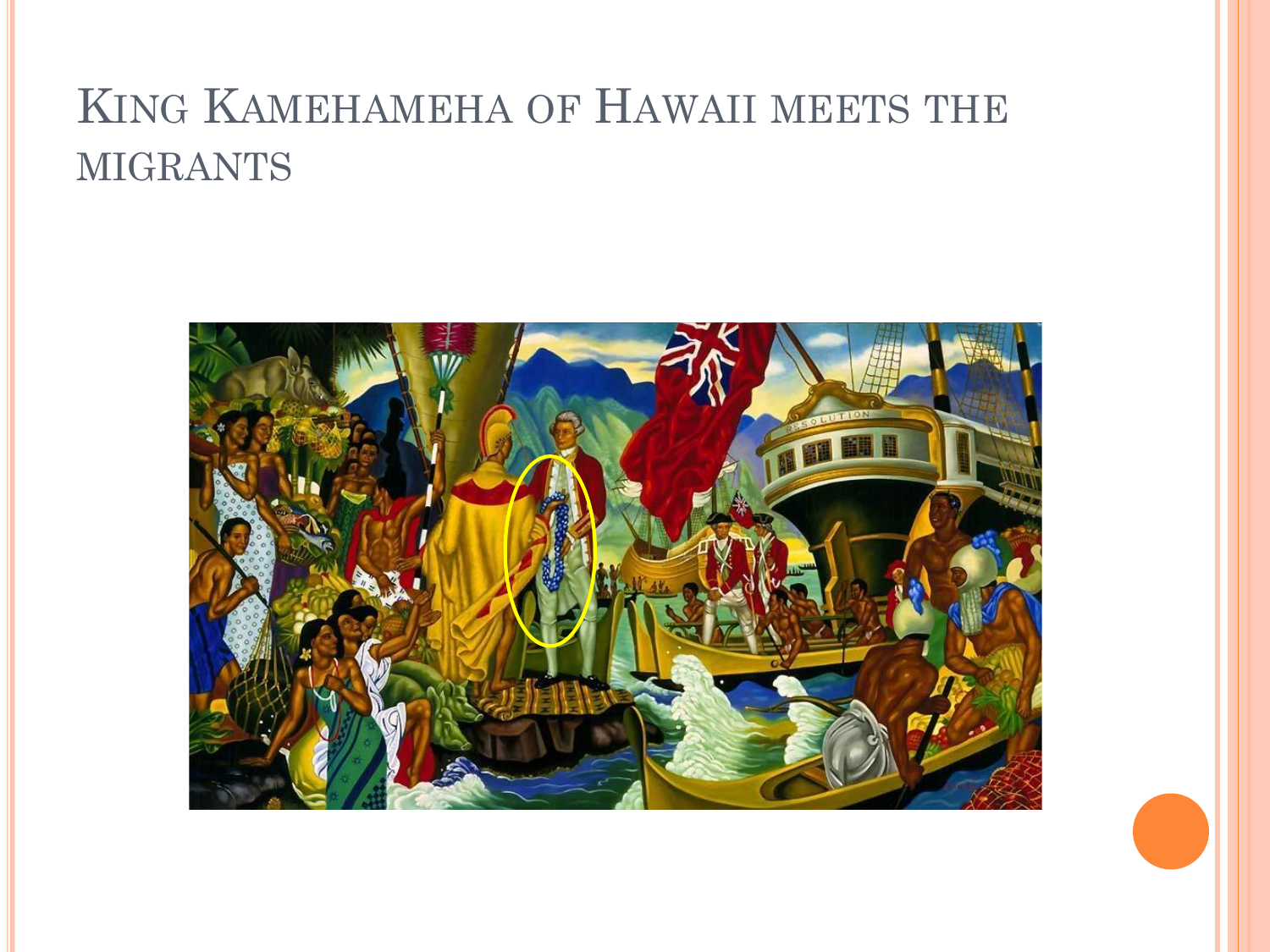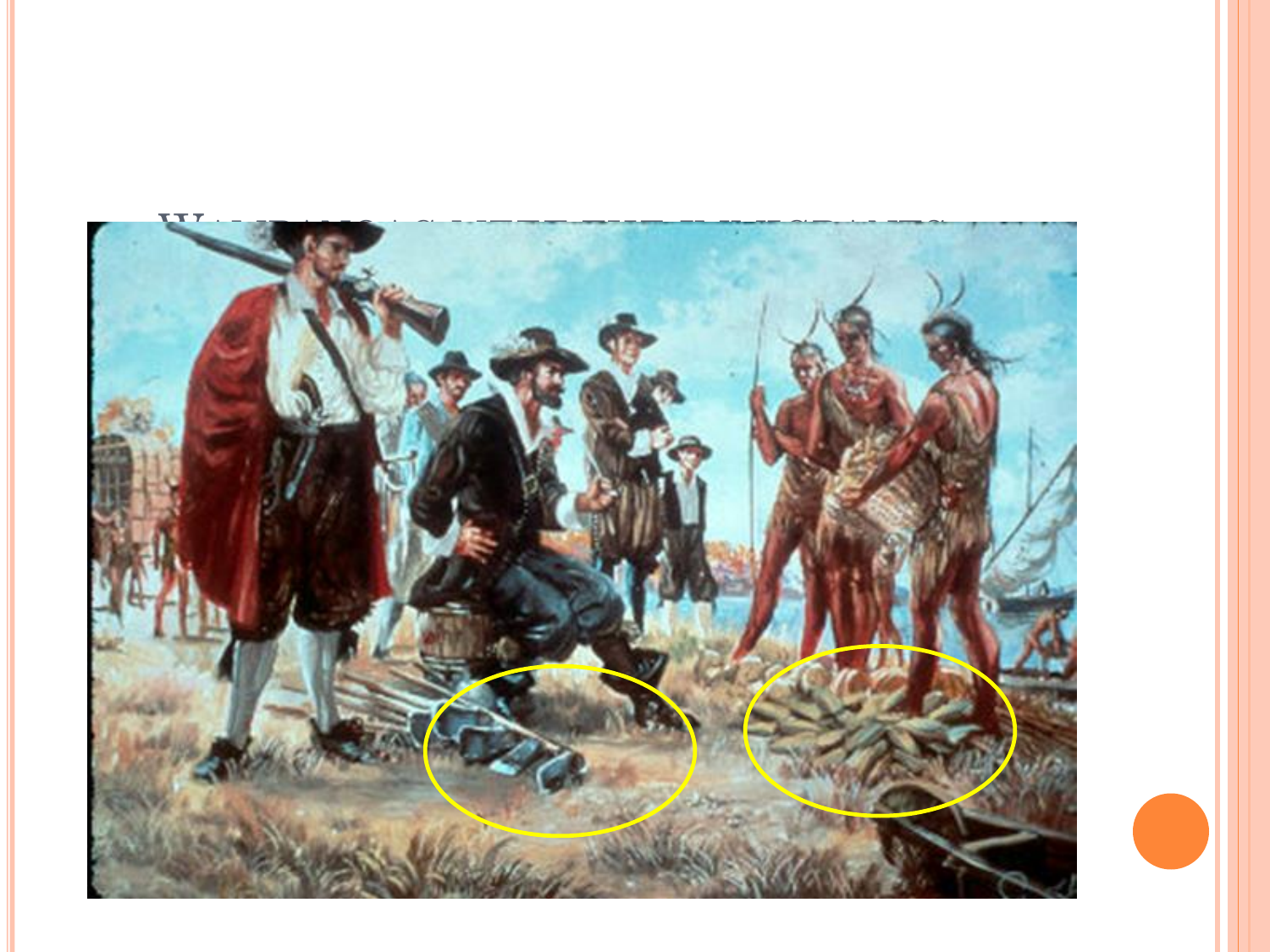

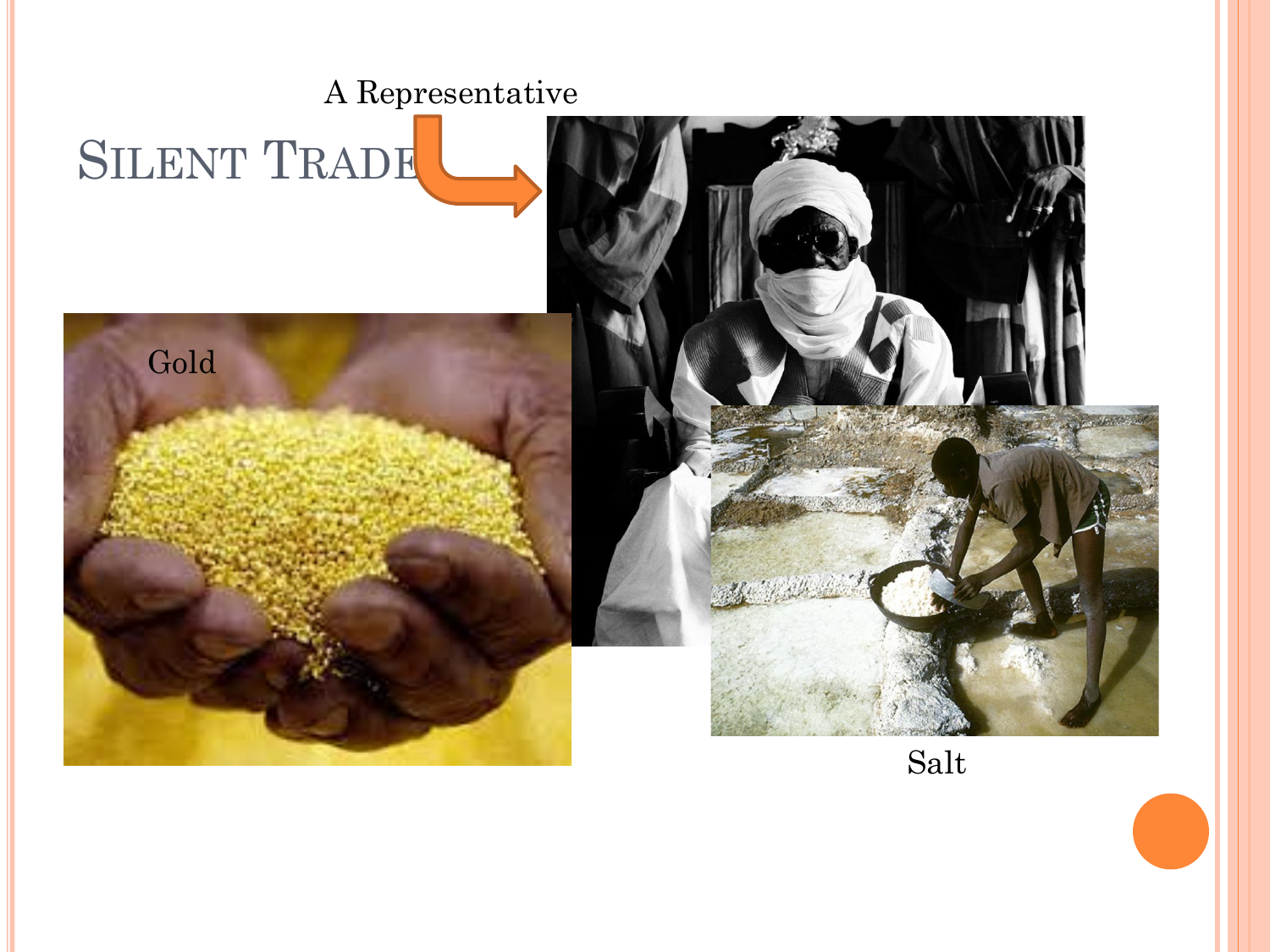- Economic anthropologists have investigated the issue of agonistic exchange in contexts absent the State.
- Many ethnographic case studies show that trading relationships are not sui generis
- They follow on the establishment of peacable relations, this is typically achieved through acts of mutual recognition, only then throught gifting.